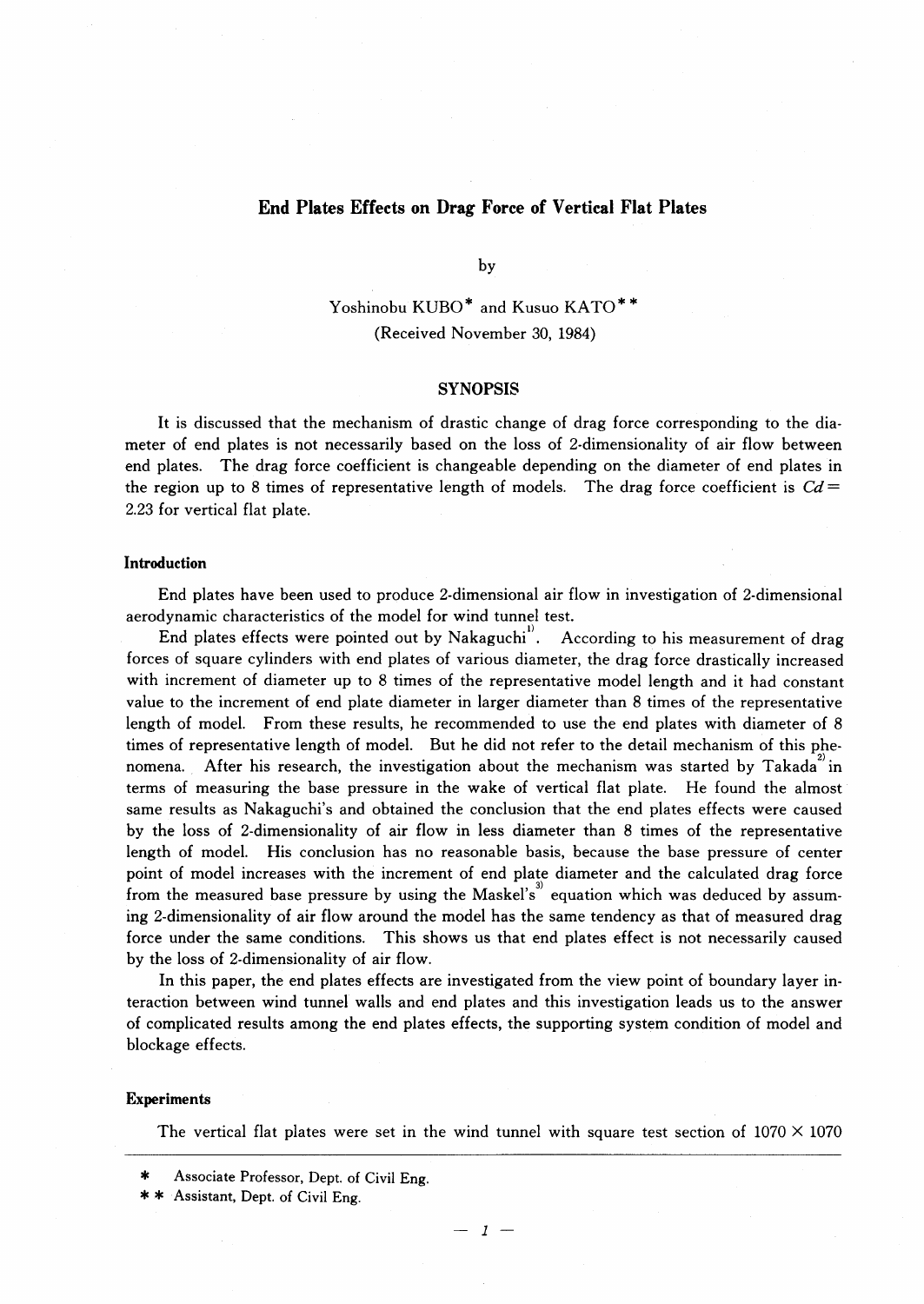mm which is belonged to the department of Civil Engineering of Kyushu Institute of Technology. The model has the length of 750 mm between end plates and the various width from  $d=50$  mm to 200mm for investigation of relation of between drag and blockage effect. In the case of experiment of end plates effects, the model width was fixed  $d=40$  mm and the diameter of end plates was changed from  $D=160$  mm to 640 mm. The end plates of the model were set inner portion of 150 mm from walls in order to get rid of the influence of boundary layer of walls. The cover for the sensors which supported the model and measured the drag forces, had the shape of aerofoil because the non-aeronautical shaped(for example, cylinder)support gave the turbulent wake which caused the fluctuation of measured drag forces. In order to measure the base pressure of model, the pressure taps were set on the back side of the model. Fig. 1 shows the model and the model mounting system in wind tunnel.



Fig. 1 Model and Mounting System of Wind Tunnel

# Drag Forces and Blockage Effects

 According to many experimental results, drag forces increases with increment of blockage ratio. But the drag forces has drastic change with increment of blockage ratio in the case of constant diameter of end plate. Fig.2 shows this phenomena. In this case, the diameter of end plate has 450 mm and the width of model was changed from 50 mm to 200 mm, that is, blockage ratio was changed from about  $4\%$  to  $20\%$ . The efforts to find the causes of drastic change of drag forces were done to make clear the experimental accuracy from many view points. The significant points of them were the boundary layer effects on the wind tunnel walls and the fluctuation of measured value by the turbulence of the approaching flow. Although these were not main causes, the control of boundary layer on the tunnel walls was very important to increase the accuracy of drag force measurement. The method to control the boundary layer was to choose the aerofoil shaped cover as shown in Fig.3. Fig.4 shows the differences of measured drag forces between by both cases of the circular cylindrical cover and of the aerofoil shaped one. The drag force by the circular cylindrical cover flutuated over the testing wind velocity and its value was a little higher than that by the aerofoil one. This tells us that the flow characteristics

 $-2-$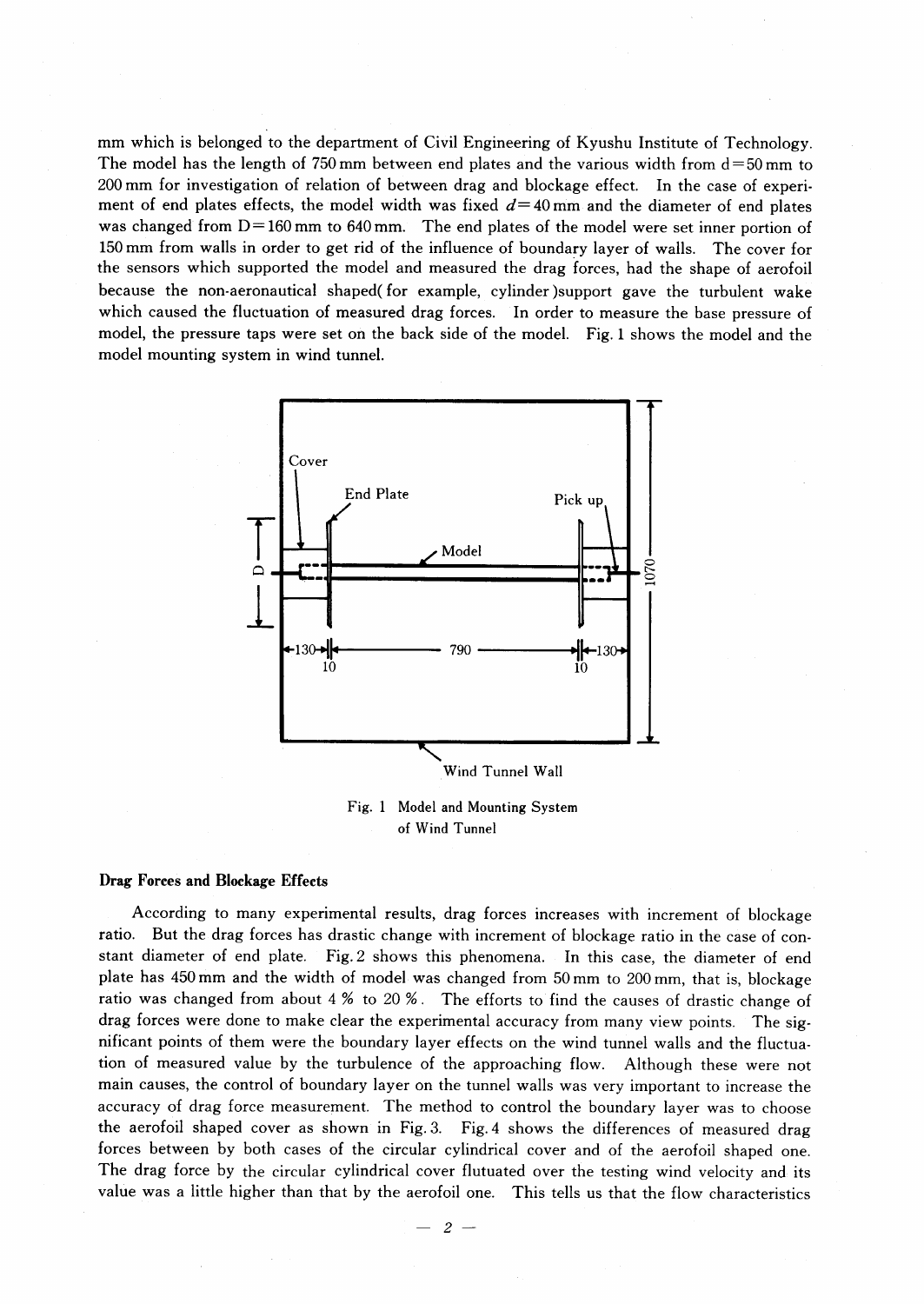of the outer region of end plates gives important influence to the aerostatic forces. The end plates effect was considered at last stage of this consideration as the answer of the drastic change . of drag force in above mentioned conditions.



 $-3-$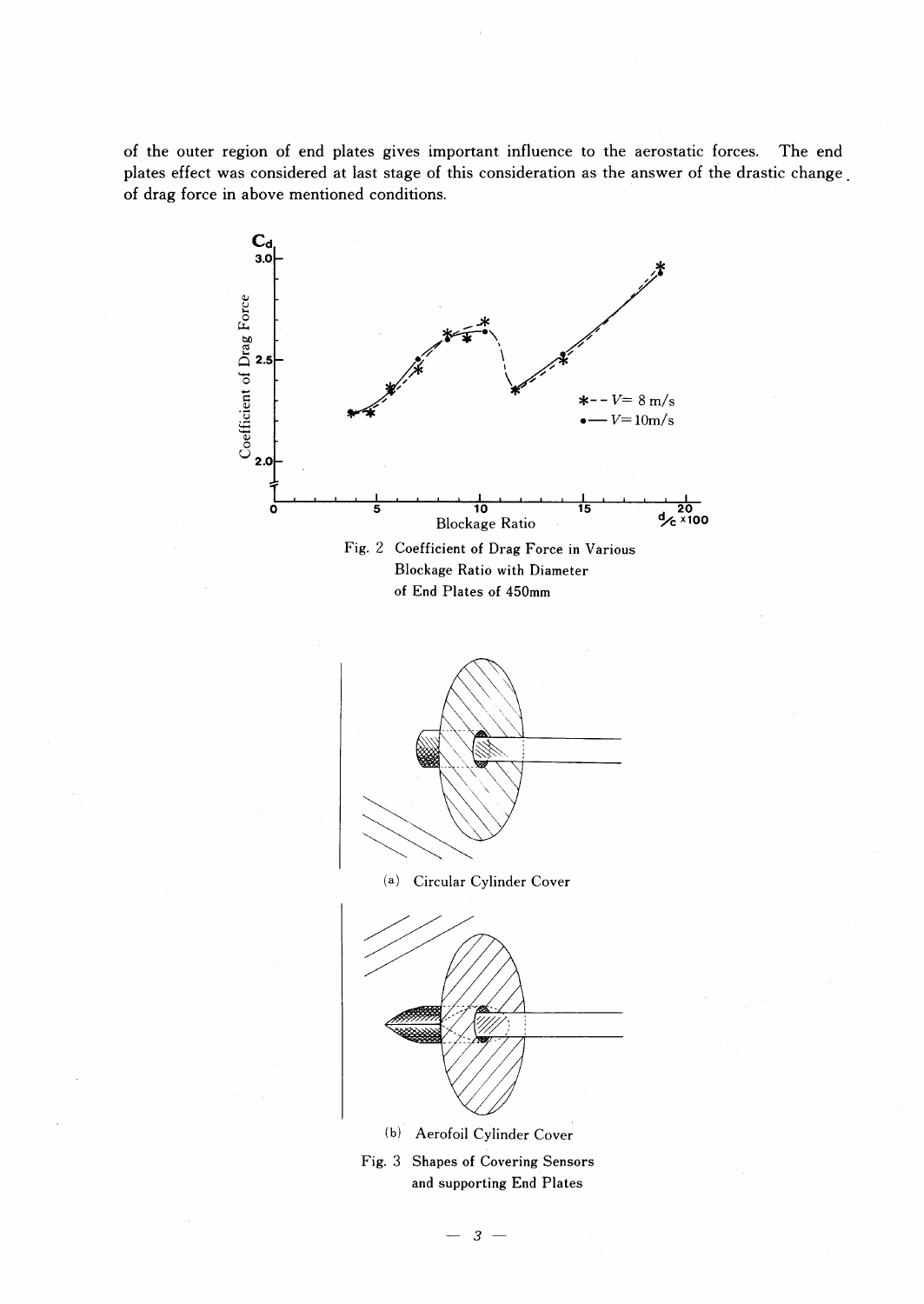

# The Drag Forces due to End Plates Effects

Nakaguchi's results tell us that the drag force is influenced by the size of end plates of model. The last investigation for the drastic change of drag force was whether the size of end plates of model is influenced on the value of measured drag force or not. On the basis of this consideration, the drag forces of vertical flat plate with width of 40 mm were measured by changing the diameter of circular end plates. Fig. 5 shows the result of measured drag force due to end plates effects. This curve (drag force coefficient  $[Cd]$  to end plate diameter ratio  $[D/d])$  shows that the drag force has drastic increment between 4.5 and 7.5 of end plate diameter ratio to the



4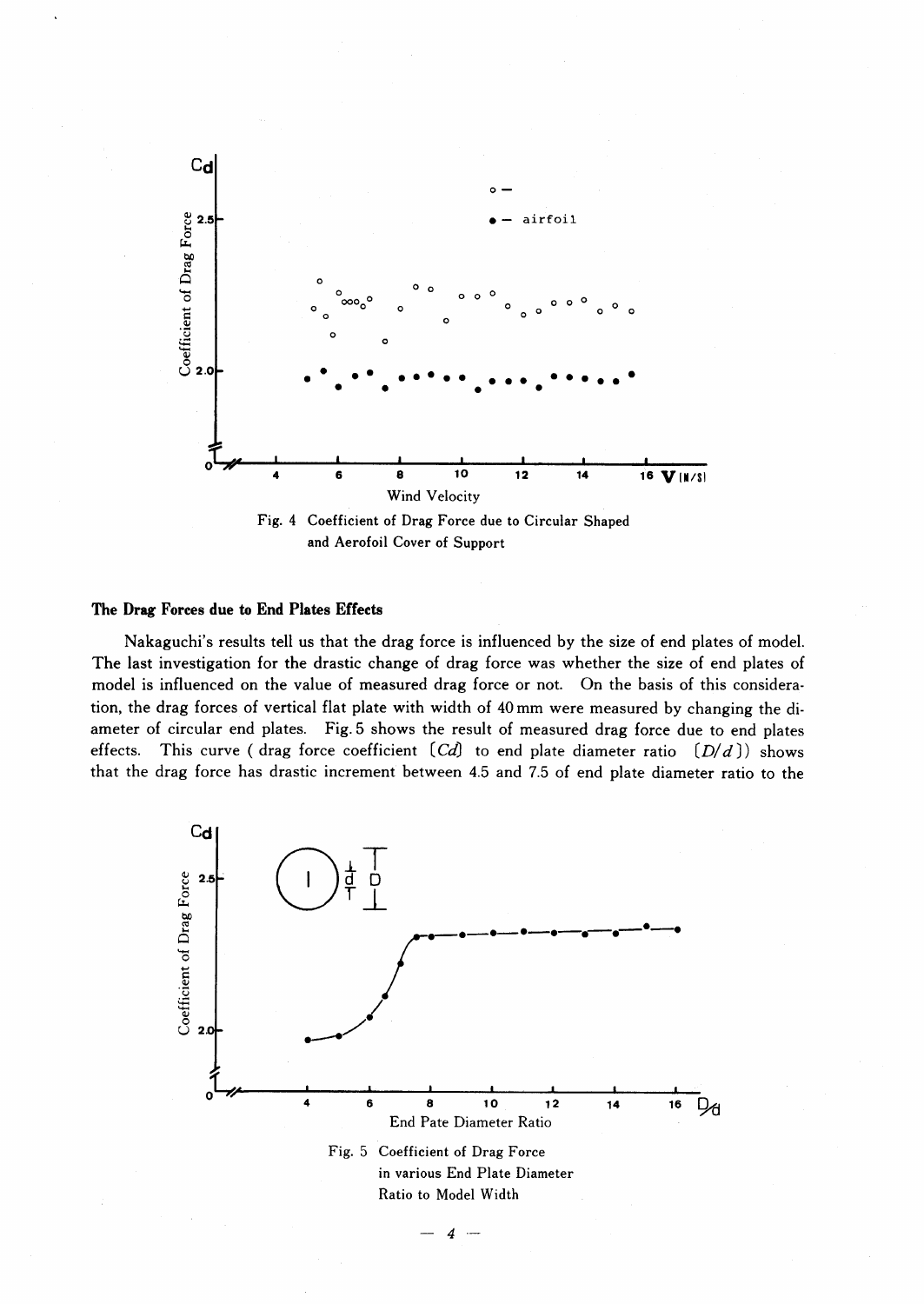model width. The value changes from  $Cd=1.9$  to 2.23 in this transient region which is middle region between  $Cd=1.9$   $[D/d \langle 4.5]$  and  $Cd=2.23$   $[D/d \rangle 7.5]$ .

Depending on this result, the mechanism of drastic change of drag force above mentioned is understood as that this phenomenon is the result of blockage effects added by the end plates as shown in Fig. 6.



Fig. 6 Resultant Effects of Blockage and End Plates Effects

## **Distribution of Base Pressure**

Is it true that Takada was pointed out that the causes of drastic change of drag force was based on the loss of 2-dimensionality of base pressure distribution ? Fig. 7 is the result of measured base pressure distribution of the model. According to this figure, the 2-dimensionality of



 $5 -$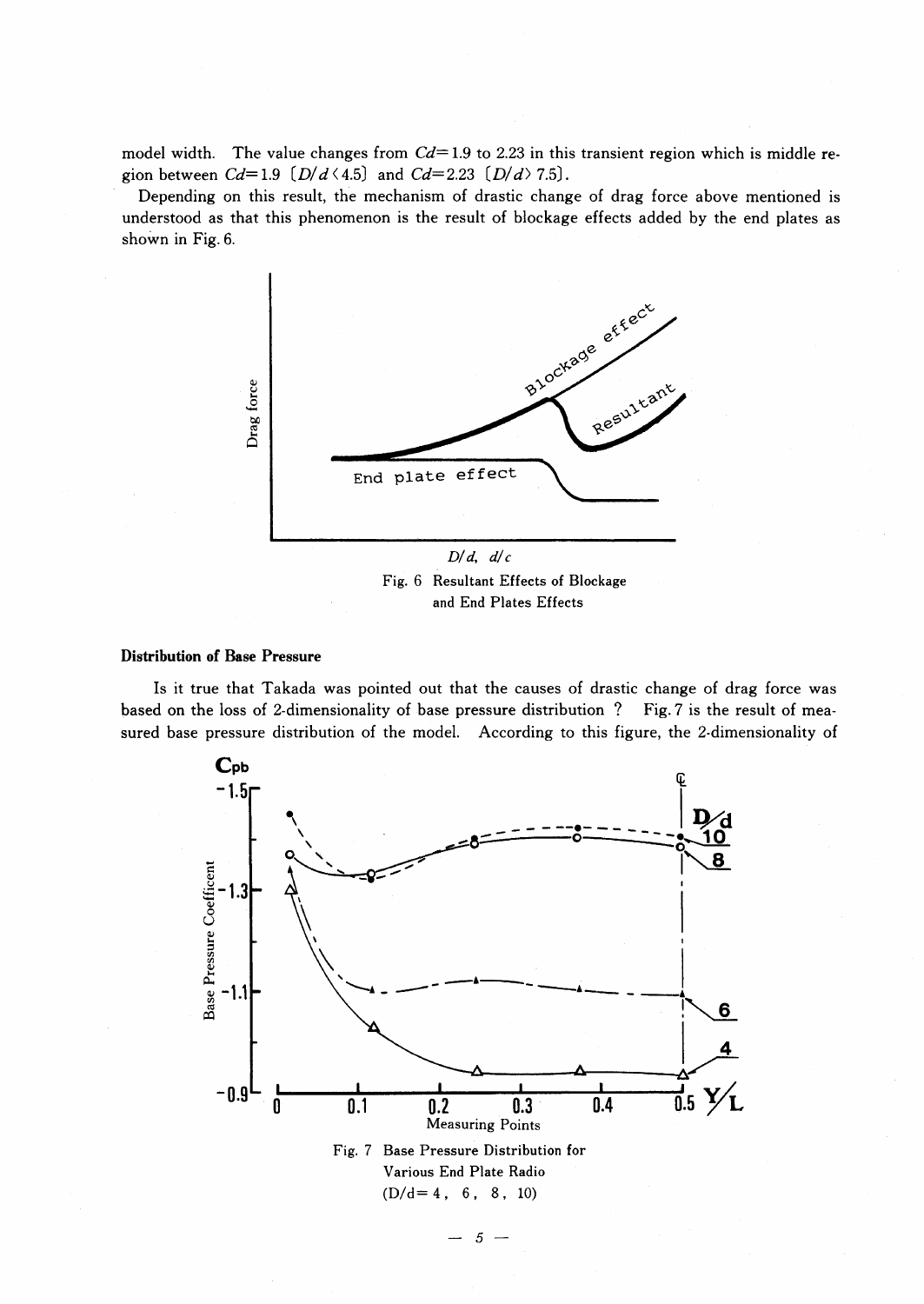the pressure distribution seems not to be lost in the region of  $75\%$  of center part of model for various each end plate diameter ratio  $[D/d=4,6,8,10]$ . The diameter ratio  $D/d=6$  has the most 2-dimensional characteristics of the pressure distribution in these diameter ratio. The tendency of the measured base pressure has the same as that of measured drag force for various end plate diameter ratio. The key point of consideration to the drastic change of drag force is to find the elemental causes of the phenomena. The drag force is the result of summing up the surface base pressure on the body, and the base pressure is produced by the velocity distribution around the body. The next measurement is the velocity distribution around body.

#### Wind Velocity Profile around Body

 Figs.8 to 11 show the results of measured wind velocity profile by using X-type hotwire anemometer, which are horizontal and vertical components of wind velocity at various points along the flow direction for diameter ratio of  $D/d=4$  and 10. The distance  $(X)$  from model along flow direction is shown as the non-dimensional parameter of  $(X/d)$ , and the distance [ Z) perpendicular to flow direcition is shown as  $(Z/d)$ . The measurements were done by using the traverse equipment drived by stepping motor, which gives high accuracy for setting the measuring position. Figs.8 and 9 show the horizontal component distribution of wind velocity around vertical flat plate. In the case of  $D/d=4$ , the wind velocity profiles in the wake are nearly independent on the distance from the body, in the case of  $D/d=10$ , the value of wind velocity in the wake increases with increment of distance along flow direction. Referring to these figures, the more remakable formation of dead air region is done in the case of smaller diameter rather than larger one of end plates. If it is assumed that the best value of diameter for the end plates is the value in forming the dead air region in the wake of model because of that theoretical basis to analyze the drag force is put on the assumption of forming dead air region in the wake, the diameter must be smaller. But this consideration does not correspond to the necessity of end plate to produce the 2-dimensional air flow. Therefore, the end plates must have the diameter larger than 8 times of representative length of model.



Diameter Ratio ( $D/d=4$ )

 $6-$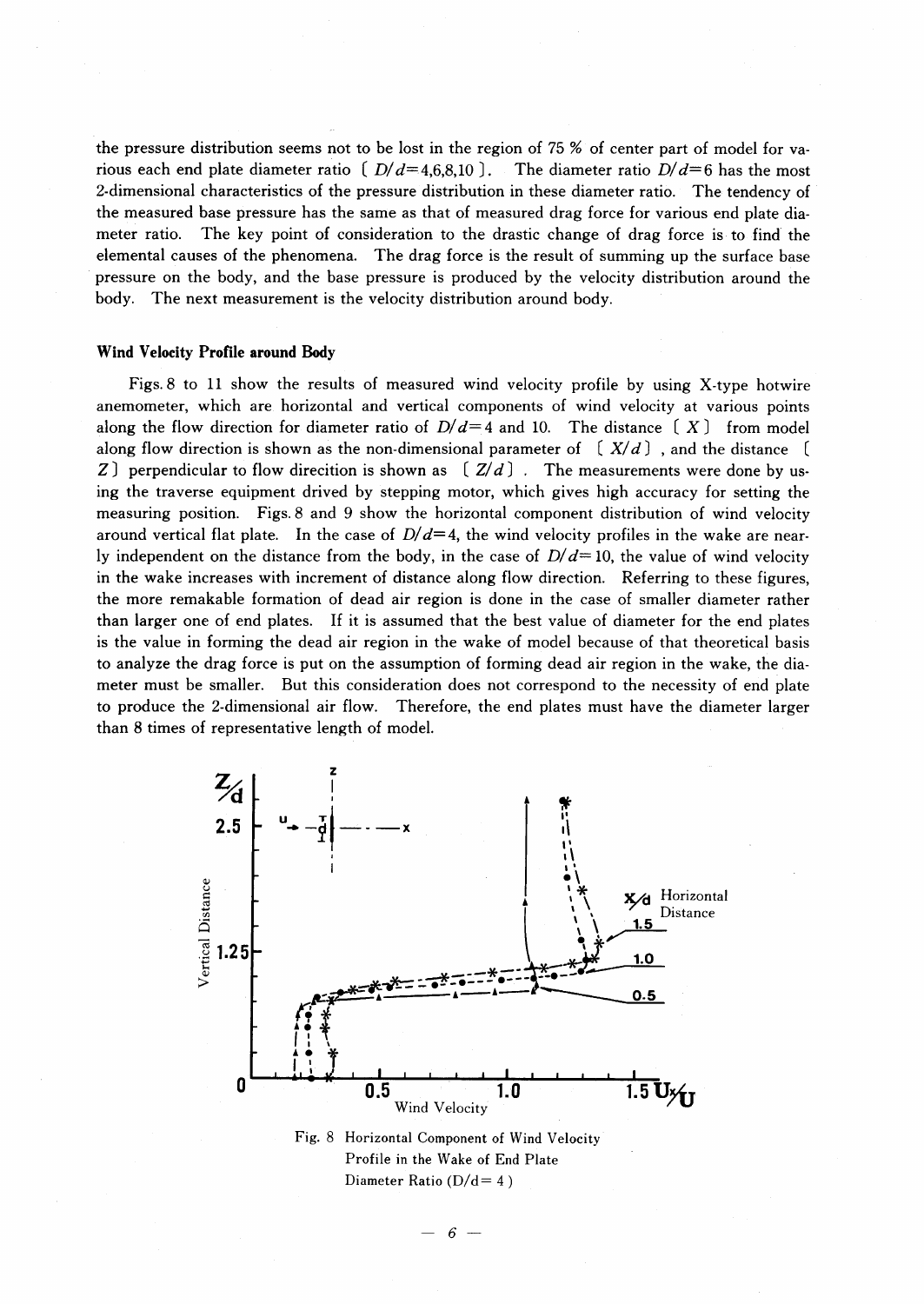

Figs. 10 and 11 show the vertical component distribution of the wind velocity in the wake. Although the value for the smaller diameter  $(D/d=4)$  is independent on the distance from flat plate along the flow direction as well as horizontal component, the value for  $D/d=10$  has the tendency of that the wind velocity in the wake at larger distance has the smaller value. The differences of the air flow charateristics in the wake between  $D/d=4$  and 10 correspond to those of base pressure. But it is uncertain whether the loss the 2-dimensionality makes the drastic change